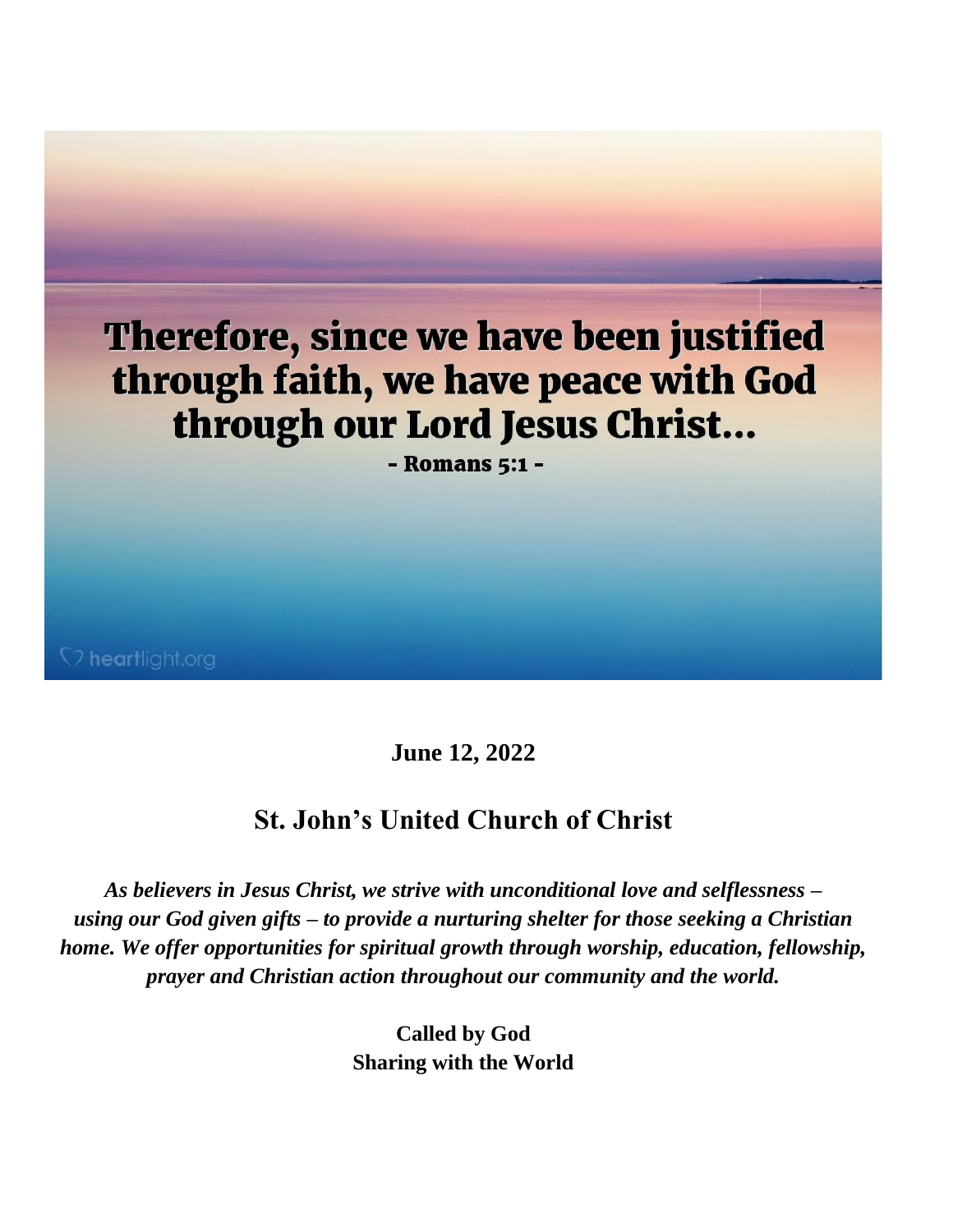# **June 12, 2022 Trinity Sunday**

# **Meditation**

"The purpose of Christianity is not to avoid difficulty, but to produce a character adequate to meet it when it comes. It does not make life easy; rather it tries to make us great enough for life." – James L. Christensen

# **Chimes**

**Prelude** *Great is Thy Faithfulness*

### **Welcome and Announcements**

# **Opening Hymn #422** *Amazing Grace*

Amazing Grace, how sweet the sound That saved a wretch like me I once was lost, but now am found Was blind but now I see

Twas Grace that taught my heart to fear And Grace, my fears relieved How precious did that Grace appear The hour I first believed

The Lord hath promised good to me, His word my hope secures; He will my shield and portion be As long as life endures.

When we've been there ten thousand years, Bright shining as the sun, We've no less days to sing God's praise Than when we first begun.

# **Lifting up our Joys**

*All who are able shall stand* 2 |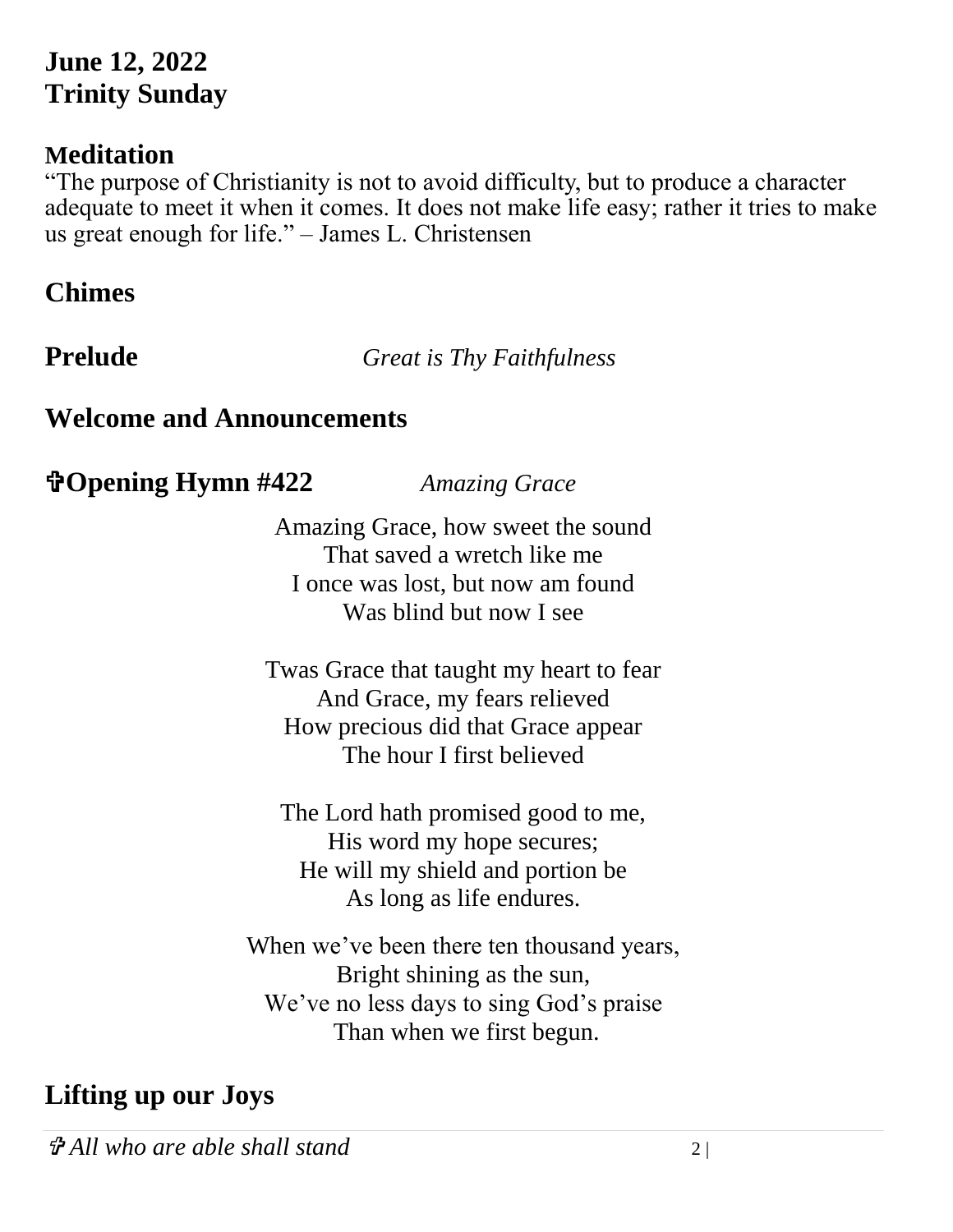# **Recognition of Graduates**

# **Passing of the Peace**

**Call to Worship (Congregation reads bold print)** We have great joy in Christ our Lord who calls and heals us. **For a while we bemoaned our sufferings,** Yet we are reminded that suffering produces endurance. **Endurance produces character.** Character produces hope. **And Hope does not disappoint us. Amen.**

# **Transferred Prayer 3 and 2008 Pastor Jeff** Pastor Jeff

## **Prayer of Confession** *(unison)*

**God who guides and sustains us, hear our prayers this day. We know the many ways in which we have failed to do the tasks which you have set before us. We have often chosen our comfort over service to you. Our fears and doubts lay claim to our lives and we shrink from the opportunities you give to us. Forgive us for the many failings. Lift and restore us to your grace. Put our feet on the pathways of service, offering justice and peace to all people. Heal us, gracious One, for we ask this in the name of Jesus the Christ.**

*Silent pause for reflection* 

### **Amen.**

# **Assurance of Forgiveness** *(read responsively)*

Rejoice! Do not doubt! God has poured love, hope and forgiveness on you. It is freely given to us. In Jesus' name, we are forgiven. **Rejoice! Amen!**

### **Thanks be to God!**

*(the congregation may be seated)*

**Bible Readings** *Psalm 8, Romans 5:1-5*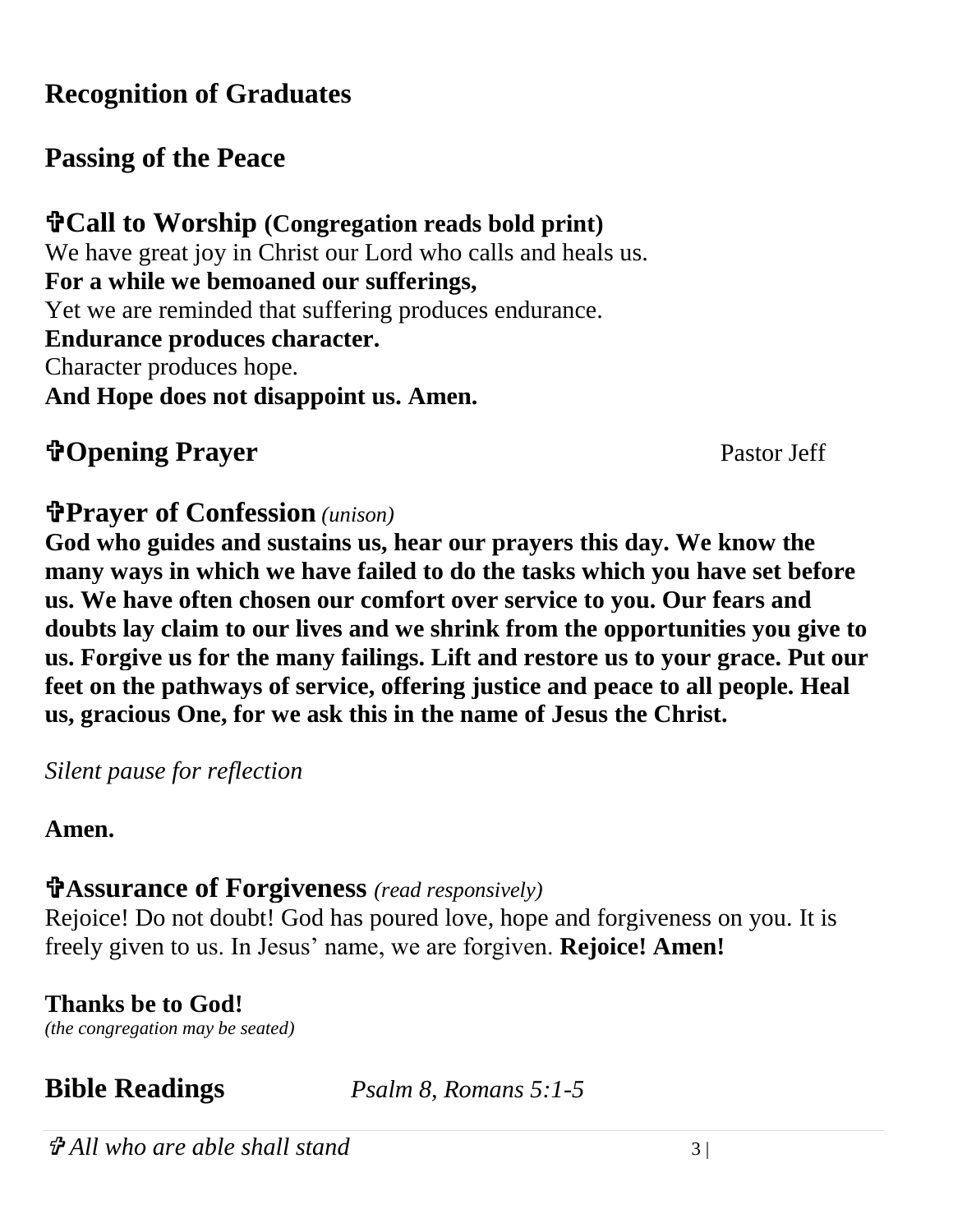**Pastor's Message** "A Question of Trust" Pastor Jeff

# **The Apostle's Creed**

**I believe in God, the Father almighty, creator of heaven and earth. I believe in Jesus Christ, God's only Son, our Lord, who was conceived by the Holy Spirit, born of the Virgin Mary, suffered under Pontius Pilate, was crucified, died, and was buried; he descended to the dead. On the third day he rose again; he ascended into heaven, he is seated at the right hand of the Father, and he will come again to judge the living and the dead. I believe in the Holy Spirit, the holy catholic Church, the communion of saints, the forgiveness of sins, the resurrection of the body, and the life everlasting. Amen.** *(From the UCC Book of Worship)*

# **Giving our Gifts to God**

# **Doxology**

 **Praise God from whom all blessings flow. Praise God all creatures here below. Praise God above ye heavenly hosts. Praise Father, Son and Holy Ghost. Amen.** 

**Prayers of the People**

**The Lord's Prayer** *(unison)*

**Our Father, who art in heaven, hallowed be thy name. Thy kingdom come. Thy will be done, on earth as it is in heaven. Give us this day our daily bread. And forgive us our debts, as we forgive our debtors. And lead us not into temptation, but deliver us from evil. For thine is the kingdom, and the power, and the glory forever. Amen**

# **Closing Hymn #426** *Blessed Assurance*

Blessed assurance, Jesus is mine; Oh, what a foretaste of glory divine!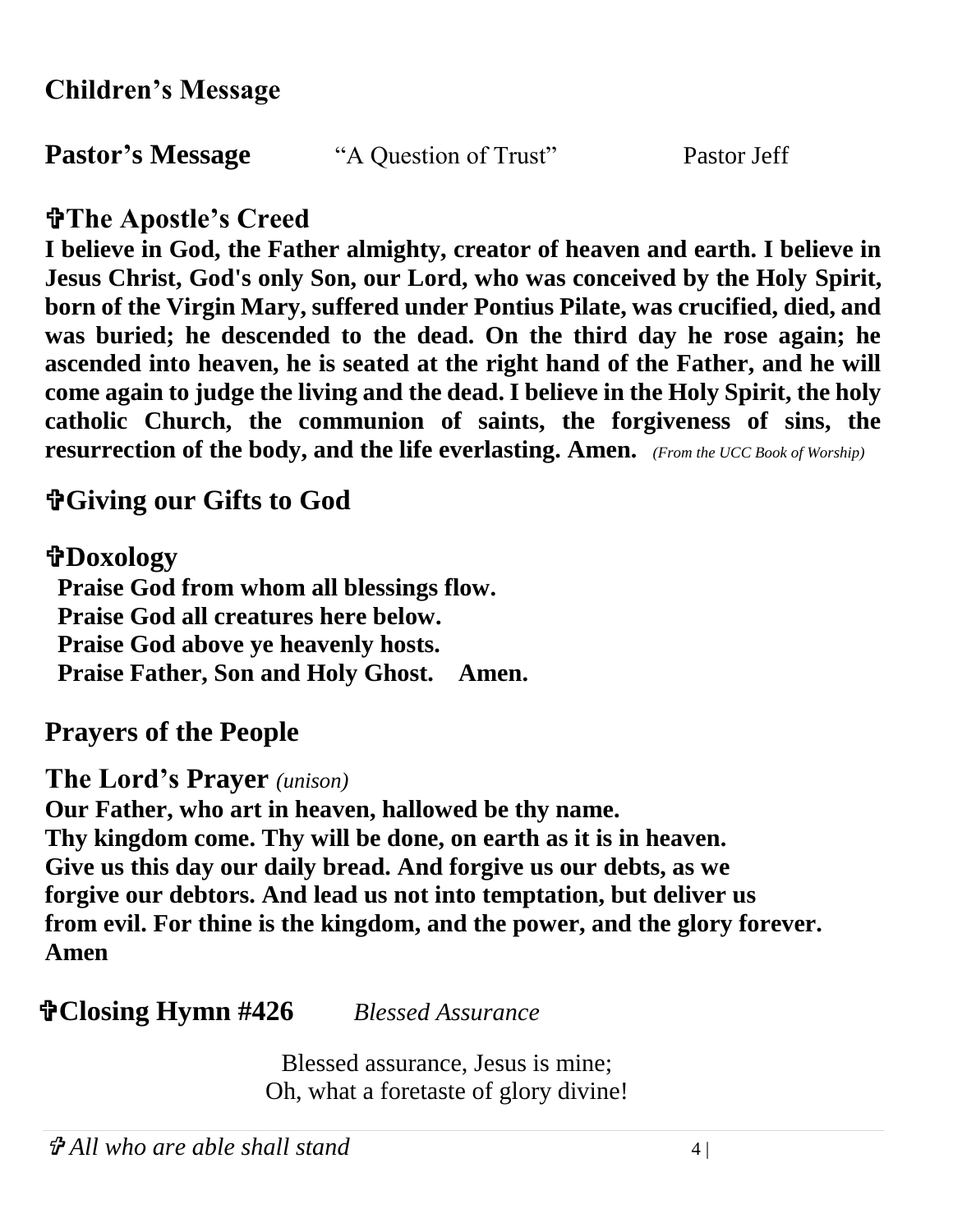Heir of salvation, purchase of God, Born of His Spirit, washed in His blood.

This is my story, this is my song, Praising my Savior all the day long. This is my story, this is my song, Praising my Savior all the day long.

Perfect submission, perfect delight, Visions of rapture now burst on my sight; Angels descending, bring from above Echoes of mercy, whispers of love.

This is my story, this is my song, Praising my Savior all the day long. This is my story, this is my song, Praising my Savior all the day long.

Perfect submission, all is at rest, I in my Savior am happy and blest; Watching and waiting, looking above, Filled with His goodness, lost in His love.

This is my story, this is my song, Praising my Savior all the day long. This is my story, this is my song, Praising my Savior all the day long.

### **Sending Forth and Final Blessing**

**Postlude** *Jesus What a Friend for Sinners!*